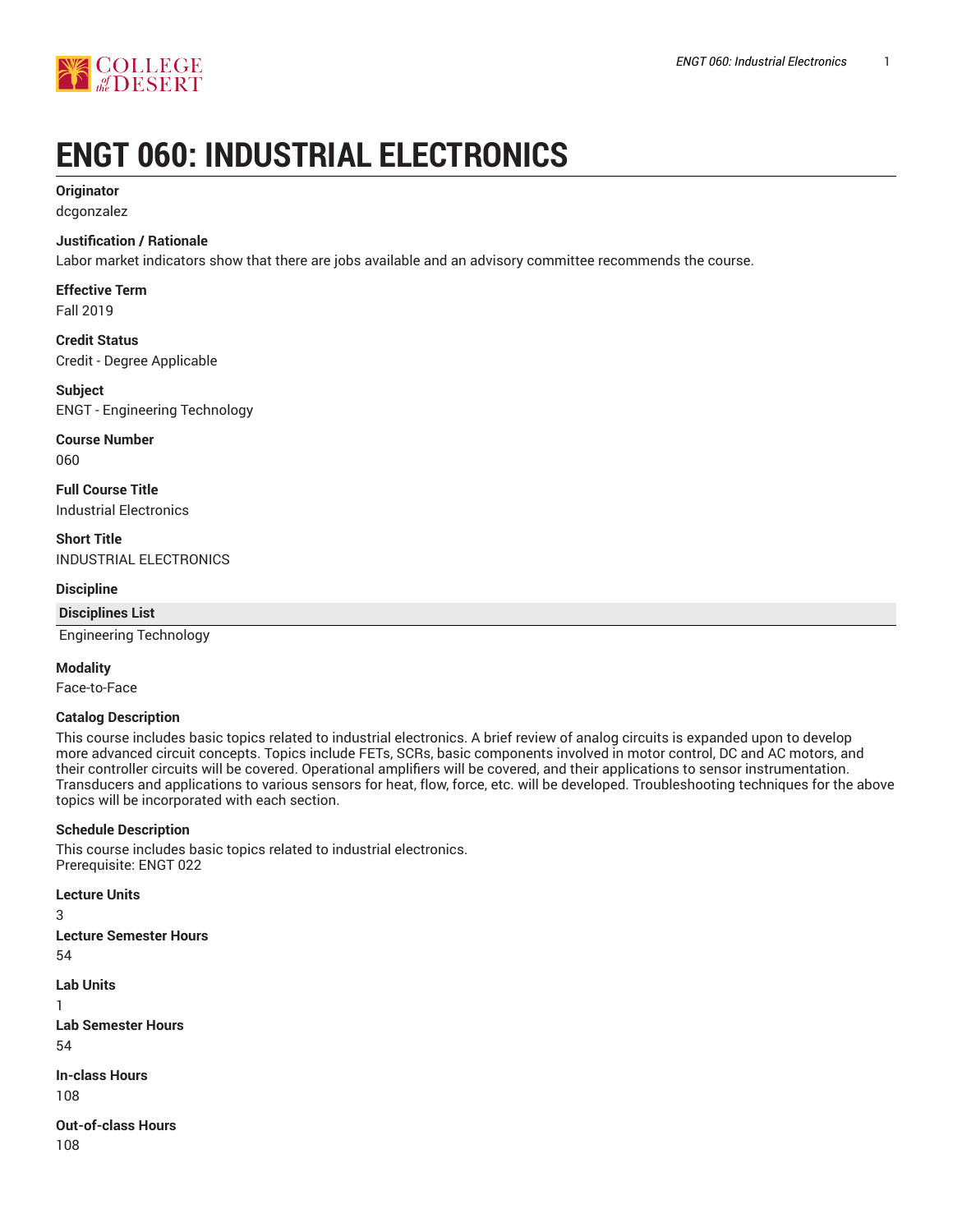

**Total Course Units**

4 **Total Semester Hours** 216

**Prerequisite Course(s)** ENGT 022

# **Required Text and Other Instructional Materials**

**Resource Type** Web/Other

#### **Description**

Various web based resources will be used.

#### **Class Size Maximum**

30

#### **Entrance Skills**

Interpret and troubleshoot electronic circuits.

#### **Prerequisite Course Objectives**

ENGT 022-Define electromagnetic terminology concepts such as voltage, current, resistance, capacitance, inductance and alternating current.

ENGT 022-Practice and demonstrate electrical safety.

ENGT 022-Obtain electrical measurements using a digital multimeter.

#### **Course Content**

- 1. Rectifiers
	- a. Single phase
	- b. Three phase
	- c. Half wave
	- d. Full wave
	- e. Filters
- 2. Transistors
	- a. Circuits
	- b. Inverts
	- c. Converters
	- d. Voltage regulators
- 3. Field Effect Transistors
	- a. FETs
	- b. JFETs
	- c. MOSFET
- 4. Thyristors
	- a. Silicon Controlled Rectifiers
	- b. Phase angle control
	- c. Converters
	- d. Inverters
	- e. Triacs
	- f. Diacs
- 5. Industrial control devices
	- a. Proximity switches
	- b. Control relays
	- c. Seal-in circuits
	- d. Electromagnetic contactors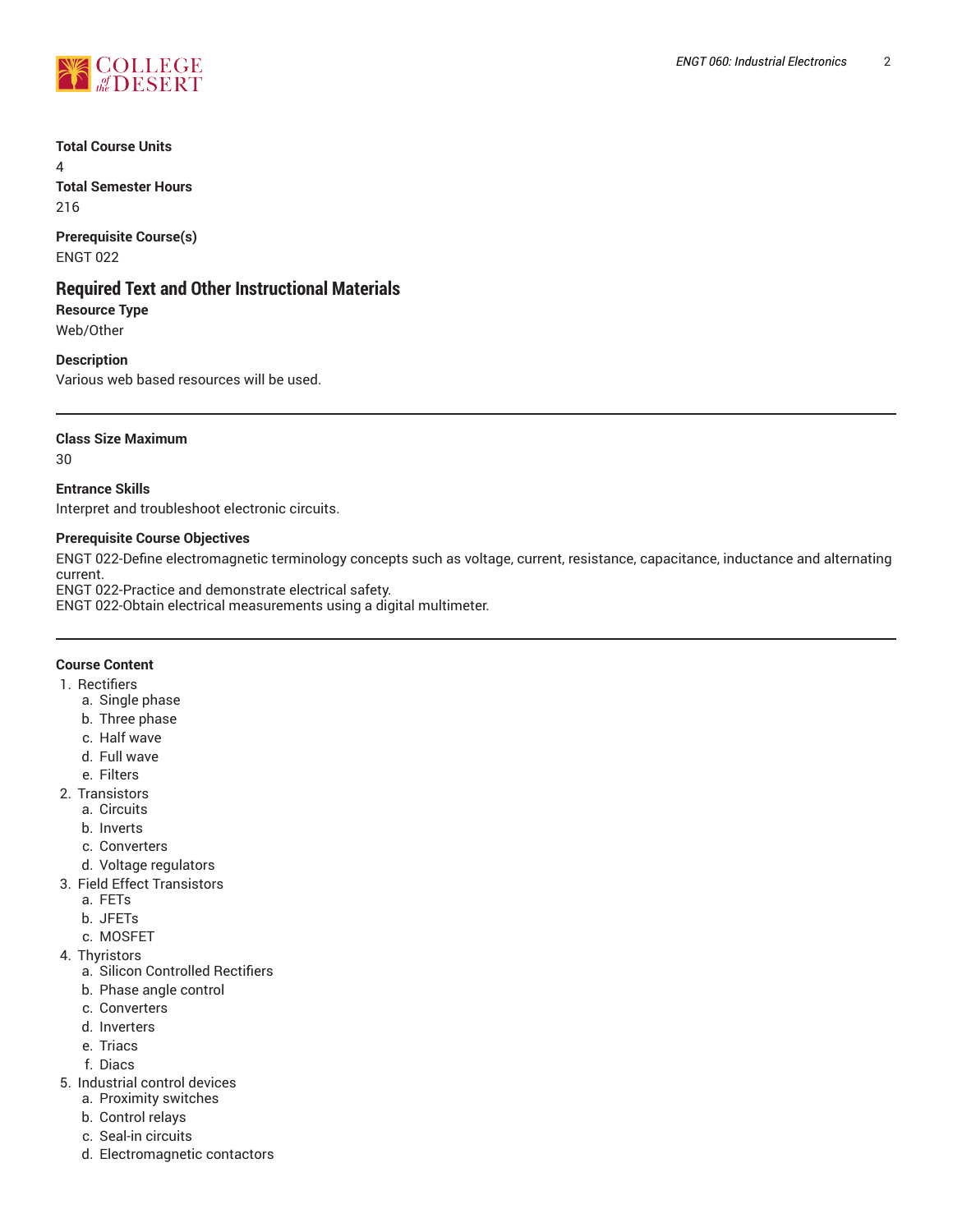

- e. Overload relays
- f. Solenoid
- 6. DC motor and control circuits
- 7. AC motor and control circuits
- 8. Operational Amplifier circuits
- 9. Transducer circuits

### **Lab Content**

- 1. Diode Circuits
	- a. Rectifiers
	- b. Rectifier filters
	- c. Build and troubleshoot rectifier circuits
- 2. Transistor circuits
	- a. Inverters
	- b. Converters
	- c. Voltage regulators
	- d. F E T s
	- e. JFETs
	- f. M O S F E T s
	- g. Insulated Gate Bipolar Transistors (IGBT)
- 3. Thyristor circuits
	- a. Silicon Controlled Rectifiers
	- b. Phase angle control
	- c. Converters and inverters
	- d. Triacs and diacs
	- e. Silicon Bilateral Switch (SBS)
	- f. Gate Turnoff Thyristor (GTO)
	- g. Programmable Unijunction Transistor (PUT)
- 4. Industrial Control Devices
	- a. P r o ximit y s wit c h e s
	- b. Control relays
	- c. Seal-in circuits
	- d. Electromagnetic Contactors
	- e. Overload relays
	- f. Solenoids
	- g. Relay logic Diagrams
- 5. DC Motor and control Circuits
	- a. DC Motors
	- b. Dynamos
	- c. Servomotors
	- d. Brushless
	- e. Stepper motors
	- f. Speed Controls and braking systems
- 6. AC Motor and control circuits
	- a. Single-Phase and shaded pole induction motors
	- b. AC Servomotors
	- c. Universal motors
	- d. Synchronous motors
	- e. AC motor speed controls and braking systems
- 7. Operational Amplifiers
	- a. OpAmp Charactersitics
	- b. Configurations
		- i. Inverting
		- ii. Non-Inverting
		- iii. Differential
		- iv. Summing Amplifier
	- c. Comparators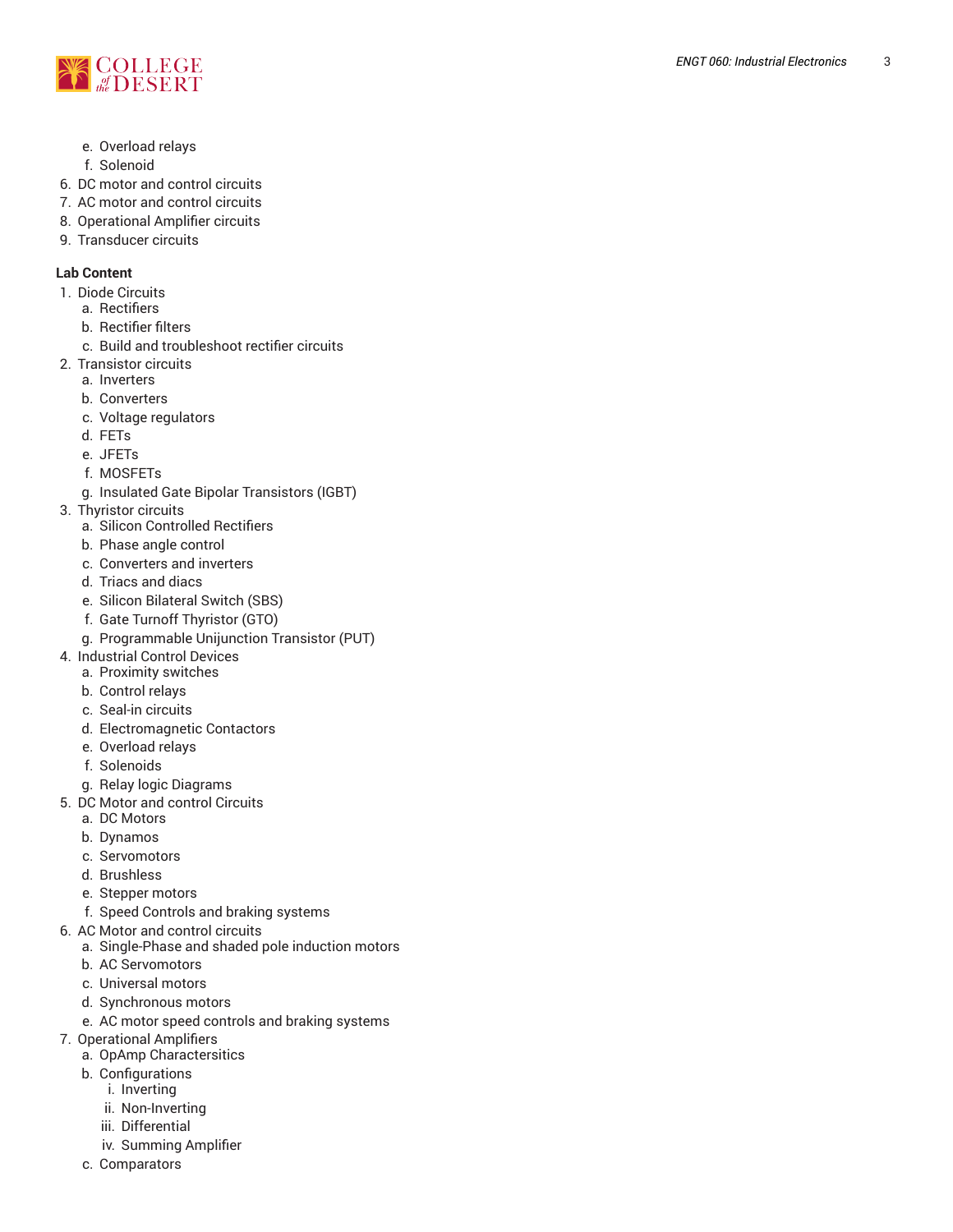

- d. Zero-crossing detectors
- e. Voltage Regulators
- f. Log amps
- 8. Analog and Digital Transducer circuits
	- a. Thermocouples
	- b. Thermistors
	- c. Displacement and flow transducers
	- d. Strain gauges
	- e. Photoelectric devices
	- f. Optical shaft encoders
	- g. Hall effect devices

#### **Course Objectives**

|             | <b>Objectives</b>                                            |
|-------------|--------------------------------------------------------------|
| Objective 1 | Troubleshoot industrial control devices                      |
| Objective 2 | Describe the basic function of FETs                          |
| Objective 3 | Describe the basic functions of an operational amplifier     |
| Objective 4 | Describe the basic function of Silicon Controlled Rectifiers |

#### **Student Learning Outcomes**

|           | Upon satisfactory completion of this course, students will be able to:                                                                      |
|-----------|---------------------------------------------------------------------------------------------------------------------------------------------|
| Outcome 1 | Examine and troubleshoot industrial control devices                                                                                         |
| Outcome 2 | Examine and troubleshoot DC motor control circuits                                                                                          |
| Outcome 3 | Analyze and troubleshoot operational amplifier circuits                                                                                     |
| Outcome 4 | Explain devices such as: proximity switches, control relays, seal-in circuit, electromagnetic contractors, overload<br>relays and solenoids |

#### **Methods of Instruction**

| <b>Method</b>     | Please provide a description or examples of how each instructional<br>method will be used in this course.             |
|-------------------|-----------------------------------------------------------------------------------------------------------------------|
| <b>Discussion</b> | Students will discuss the material during lecture and lab.                                                            |
| Laboratory        | Students will perform hands-on experiments in lab to obtain a practical<br>experience of theory presented in lecture. |
| Lecture           | Lecture will provide a theoretical introduction and explanation of the<br>material being covered.                     |
| Participation     | Students will be asked questions during lecture and lab.                                                              |

#### **Methods of Evaluation**

| <b>Method</b>                            | Please provide a description or examples of how<br>each evaluation method will be used in this course.                                                                                                                               | <b>Type of Assignment</b> |
|------------------------------------------|--------------------------------------------------------------------------------------------------------------------------------------------------------------------------------------------------------------------------------------|---------------------------|
| Mid-term and final evaluations           | Students will be tested through Canvas to determine In Class Only<br>their understanding of the material.                                                                                                                            |                           |
| Group activity participation/observation | During lab students will work in teams to perform<br>and solve the lab report. Students will also discuss<br>their findings with their classmates.                                                                                   | In Class Only             |
| Laboratory projects                      | Laboratory projects and findings will be evaluated<br>to gain a better understanding for the students'<br>comprehension of the material. In lab, students will<br>perform the lab. At home, students will write their<br>lab report. | In and Out of Class       |
| Student participation/contribution       | Students will be evaluated by their participation in<br>both lecture and lab.                                                                                                                                                        | In Class Only             |
| Tests/Quizzes/Examinations               | Quizzes and Exams will include multiple choice<br>questions.                                                                                                                                                                         | In Class Only             |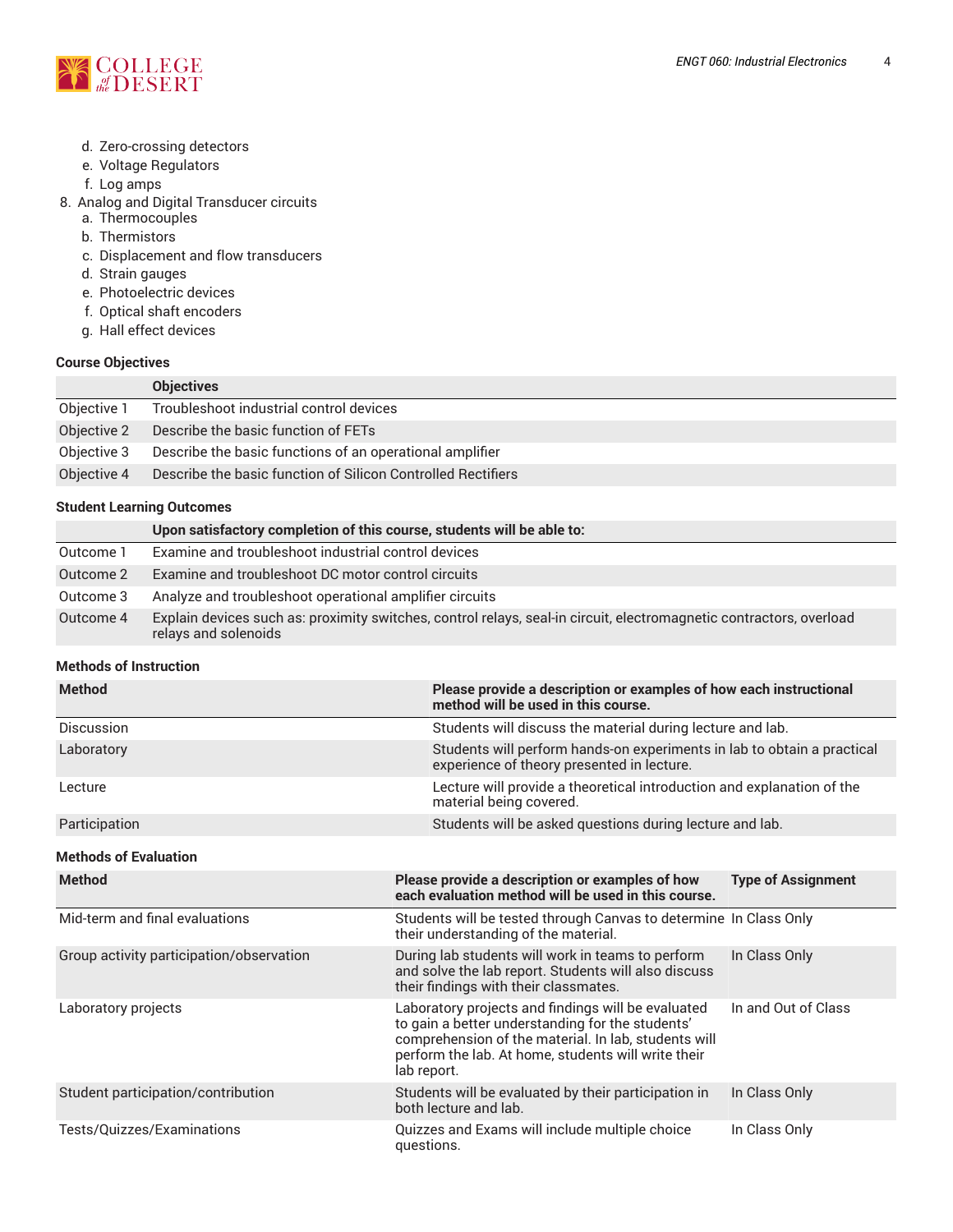

Written homework **Homework Will be assigned via Canvas and some** questions will require a short answer written response. Lab reports will also be written at home.

Out of Class Only

#### **Assignments**

#### **Other In-class Assignments**

- 1. Take notes
- 2. Lab work
- 3. Lab notebook
- 4. Quizzes
- 5. Exams
- 6. Discussion

#### **Other Out-of-class Assignments**

- 1. Reading assignments
- 2. Writing assignments
- 3. Lab write-ups

**Grade Methods** Letter Grade Only

#### **MIS Course Data**

**CIP Code** 15.0000 - Engineering Technology, General.

**TOP Code** 092400 - Engineering Technology, General

**SAM Code** C - Clearly Occupational

**Basic Skills Status** Not Basic Skills

**Prior College Level** Not applicable

**Cooperative Work Experience** Not a Coop Course

**Course Classification Status** Credit Course

**Approved Special Class** Not special class

**Noncredit Category** Not Applicable, Credit Course

**Funding Agency Category** Not Applicable

**Program Status** Not program-applicable

**Transfer Status** Not transferable